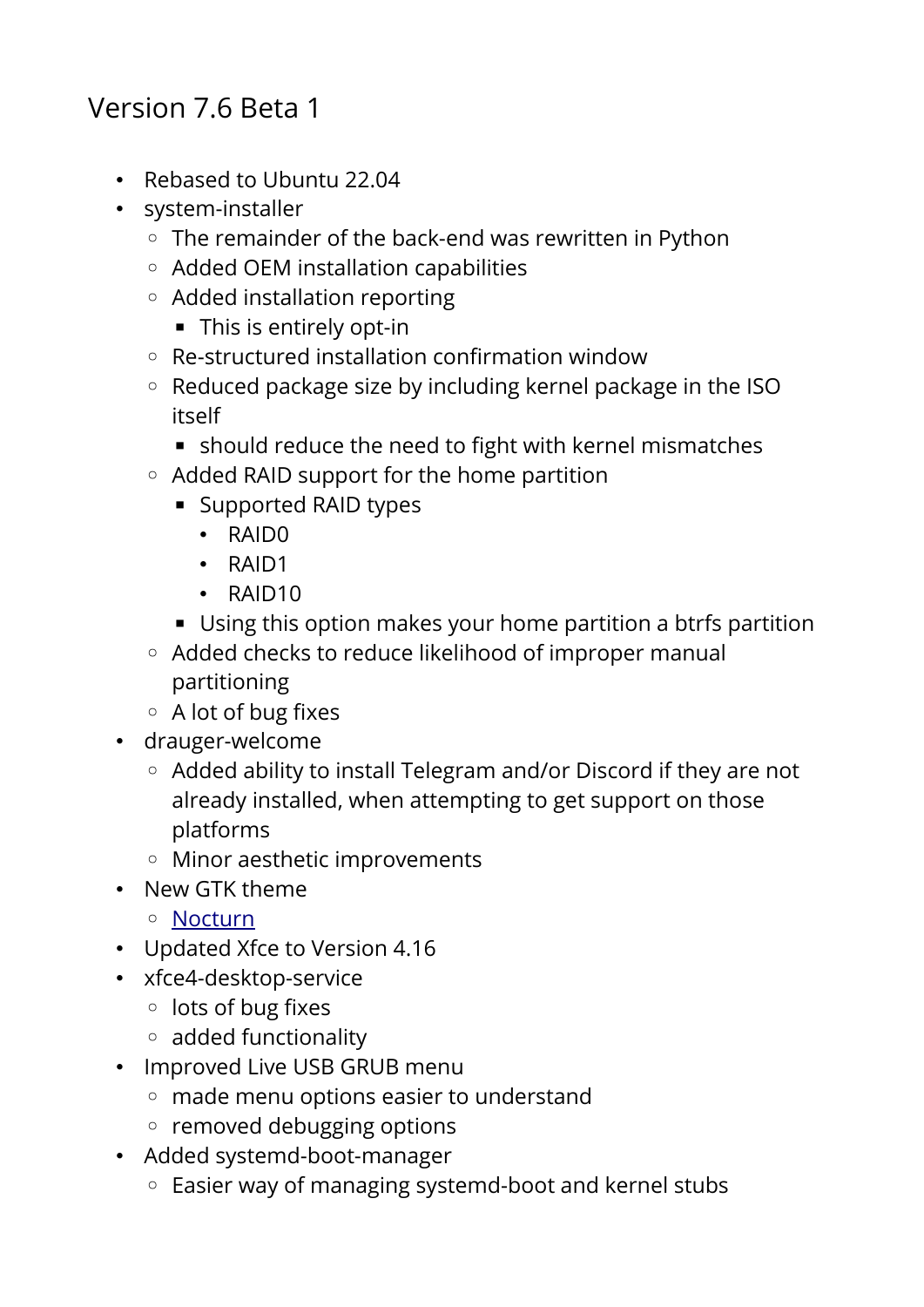- Provides colorful output to draw attention to important messages
- 100% python
- Created nvidia-driver-latest
	- Keeps your system on the latest Nvidia drivers
	- automatically disables Nouveau
- Fixed steam-login-session
	- Logging into Steam Big Picture Mode now works correctly
	- Logging out may take some time, but does work
- Replaced PulseAudio with PipeWire

## Version 7.6 Beta 2

- system-installer
	- switch from using a kernel archive to a pool folder
	- attempts to set default boot option before reboot now
	- fix launcher not being removed from desktop
	- fix BIOS installation
	- allow using prexisting home partitions when using auto partitioner
	- allow making home partition when using auto partitioner
- systemd-boot-manager
	- improve scaling for 4K screens
	- minor bug fixes
- xfce4-desktop-service
	- Add missing functions MoveInto() and DisplayChooserDialog()
	- prevent overwriting of files when creating new ones
	- catch IsADirectoryError when copying files
- removed Rygel
- Added Heroic Game Launcher to repos and installed by default

## Version 7.6 Beta 3

- system-installer
	- change default file system to BTRFS
	- allow detection of BTRFS used as partition table
	- bug fixes for OEM install